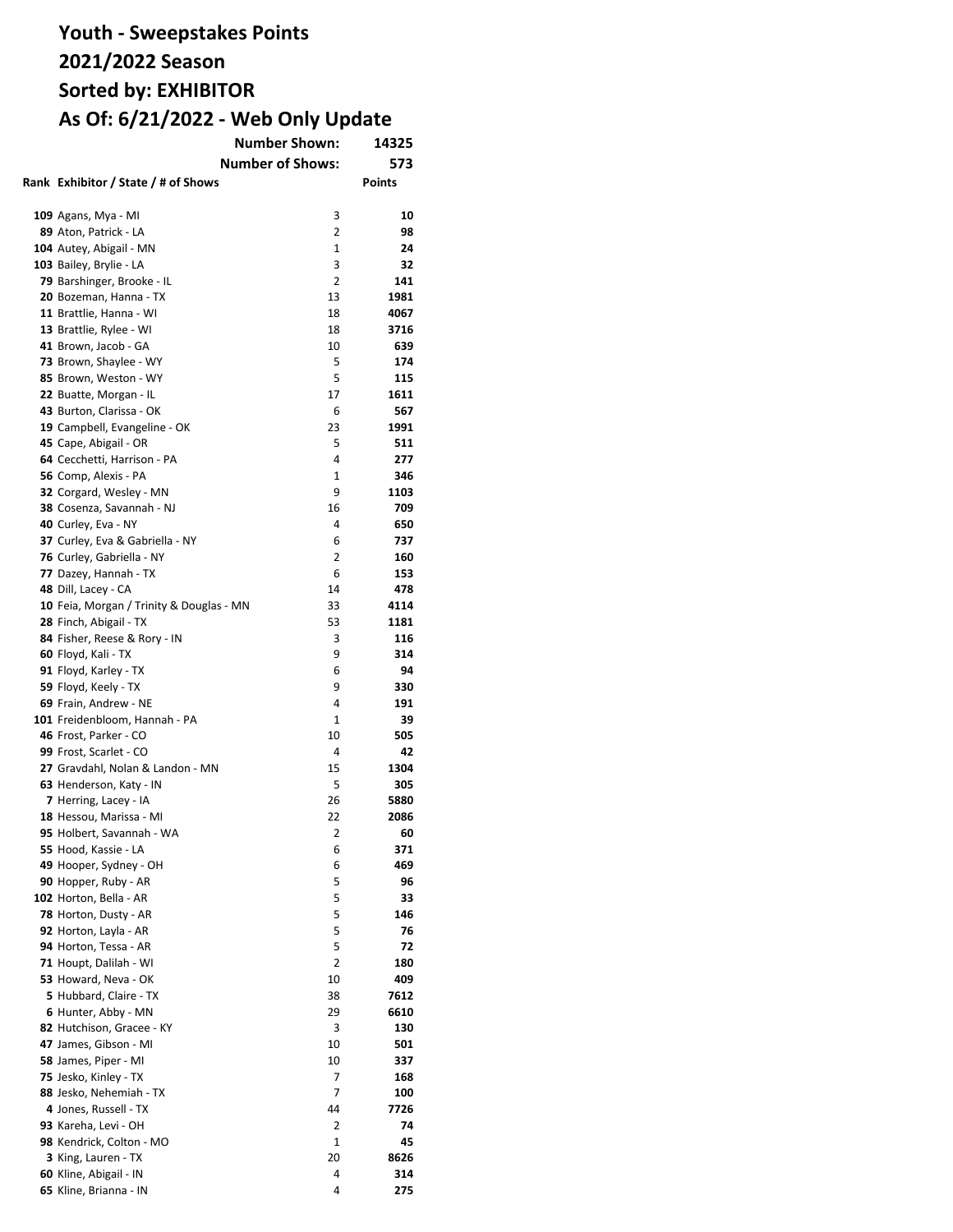|                                     | <b>Number Shown:</b>    | 14325         |
|-------------------------------------|-------------------------|---------------|
|                                     | <b>Number of Shows:</b> | 573           |
| Rank Exhibitor / State / # of Shows |                         | <b>Points</b> |
|                                     |                         |               |
| 14 Knutsen, Cooper - CA             | 35                      | 3608          |
| 87 Knutsen, Emmett - CA             | 8                       | 102           |
| 80 Kudrna, Cyndi - SD               | $\overline{2}$          | 140           |
| 29 Landsverk, Riley - WI            | 10                      | 1177          |
| 12 Larson, Ethan - CA               | 37                      | 3947          |
| 74 LaRue, Lelan - TX                | 9                       | 173           |
| 26 Lehman, Skylure - MN             | 7                       | 1432          |
| 44 Lewis, Jack - MN                 | 8                       | 521           |
| 30 Malcolm, Carter - IN             | 23                      | 1127          |
| 16 Malcolm, Chase - IN              | 23                      | 2952          |
| 96 Masterson, Hannah - SD           | 3                       | 58            |
| 106 Masterson, Hunter - SD          | $\mathbf{1}$            | 19            |
| 110 McBeth, Kaitlyn - IA            | 2                       | 8             |
| 97 McDonough, Lexi - GA             | 3                       | 48            |
| 72 McDonough, Madelynne - GA        | 6                       | 178           |
| 86 McDonough, Madelynne & Lexi - GA | $\mathbf{1}$            | 105           |
| 110 Miller, Kylie - MO              | $\mathbf{1}$            | 8             |
| 70 Moore, Lilly - OH                | 4                       | 184           |
| 25 Neely, Dylan - OK                | 20                      | 1463          |
| 17 Neighbours, Sky - WI             | 30                      | 2721          |
| 9 Nelson, Easton - MI               | 37                      | 5701          |
| 62 Nelson, Kendyl - MI              | 9                       | 309           |
| 42 Padgett, Graydan - IN            | 6                       | 579           |
| 8 Paulsey, Reisa - CA               | 23                      | 5852          |
| 24 Peterson, Savannah - OK          | 5                       | 1490          |
| 34 Plaetz, Henry - MN               | 15                      | 1074          |
| 15 Plesic, Chloe - PA               | 12                      | 3584          |
| 54 Poore, Shy & Ireland - KY        | 1                       | 373           |
| 51 Rioux, Makayla - PA              | 5                       | 446           |
| 23 Rivers, Katie - NY               | 9                       | 1548          |
| 108 Servin, Layla - MD              | 1                       | 14            |
| 66 Shrader, Leana - IN              | 2                       | 252           |
| 83 Siktberg, Nathaniel - IN         | 2                       | 124           |
| 100 Slattery, Colton - OH           | 2                       | 40            |
| 52 Stefanic, Adalynn - KY           | 15                      | 419           |
| 39 Stefanic, Brookelynn - KY        | 15                      | 685           |
| 105 Stewart, Amy - OH               | 1                       | 23            |
| 1 Swartz, Chayleigh - IN            | 46                      | 15990         |
| 36 Tate, Lily - GA                  | 11                      | 944           |
| 107 Taylor, Matthew - IN            | 3                       | 18            |
| 67 Terrones, Carmella - WA          | 7                       | 221           |
| 33 Terrones, Francesca - WA         | 8                       | 1096          |
| 35 Valentine, Isabelle - MI         | 8                       | 991           |
| 21 Veach, Hailey - IA               | 14                      | 1704          |
| 68 Wade, Emilee - WI                | 7                       | 218           |
| 31 Walls, Katja - IL                | 28                      | 1126          |
| 81 Weimerskirk, Trenton - IA        | 4                       | 131           |
| 2 Whitney, Shelby - TX              | 56                      | 11390         |
| 57 Williams, Gracie - IL            | 6                       | 341           |
| 50 Zanger, Will - NE                | 8                       | 453           |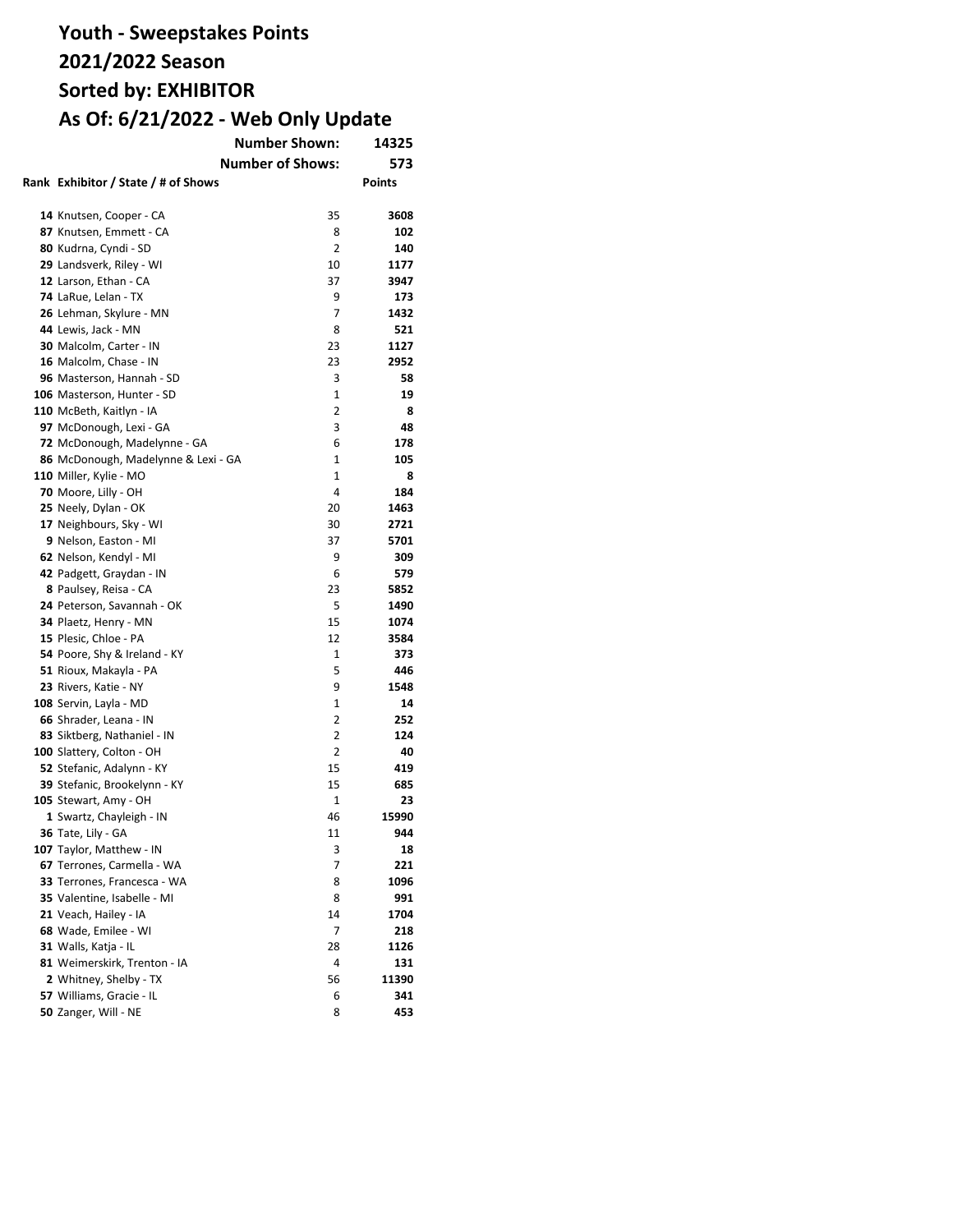|        |                  |    |                                                                                | <b>Number Shown:</b><br><b>Number of Shows:</b> | 14325<br>573 |
|--------|------------------|----|--------------------------------------------------------------------------------|-------------------------------------------------|--------------|
|        | Rank *Tattoo     |    | Class Exhibitor / State / # of Shows                                           |                                                 | Points       |
|        | <b>261 KEVIN</b> | SB | Aton, Patrick - LA                                                             | 1                                               | 6            |
|        | 66 H923          | ВD | Bozeman, Hanna - TX                                                            | $\mathbf{1}$                                    | 54           |
|        | 134 RW1          | BВ | Bozeman, Hanna - TX                                                            | $\mathbf{1}$                                    | 25           |
|        | 61 RW11          | SD | Bozeman, Hanna - TX                                                            | 2                                               | 56           |
|        | 89 RW4           | ВD | Bozeman, Hanna - TX                                                            | 2                                               | 43           |
|        | 66 TF113         | ВD | Bozeman, Hanna - TX                                                            | $\mathbf{1}$                                    | 54           |
|        | 114 1BFRI        | SB | Brattlie, Hanna - WI                                                           | 1                                               | 29           |
|        | <b>214 1BHAR</b> | SD | Brattlie, Hanna - WI                                                           | 1                                               | 13           |
|        | <b>114 1BMON</b> | SB | Brattlie, Hanna - WI                                                           | 2                                               | 29           |
|        | <b>143 B1KEL</b> | BВ | Brattlie, Hanna - WI                                                           | 1                                               | 24           |
|        | <b>55 B1MKA</b>  | SD | Brattlie, Hanna - WI                                                           | 2                                               | 58           |
|        | <b>134 B1WIN</b> | SD | Brattlie, Hanna - WI                                                           | 1                                               | 25           |
|        | 15 B21RO         | SB | Brattlie, Hanna - WI                                                           | 4                                               | 182          |
|        | 148 1BGD         | BВ | Brattlie, Rylee - WI                                                           | 1                                               | 23           |
|        | 159 B1CO         | SD | Brattlie, Rylee - WI                                                           | 1                                               | 21           |
|        | 61 B1CY          | SD | Brattlie, Rylee - WI                                                           | 2                                               | 56           |
|        | <b>33 B1KAY</b>  | SD | Brattlie, Rylee - WI                                                           | $\overline{2}$                                  | 99           |
|        | <b>65 B1KEN</b>  | ВD | Brattlie, Rylee - WI                                                           | $\mathbf{1}$                                    | 55           |
|        | <b>86 B1MAU</b>  | SD | Brattlie, Rylee - WI                                                           | $\mathbf{1}$                                    | 45           |
|        | <b>197 B1PIC</b> | SD | Brattlie, Rylee - WI                                                           | $\mathbf{1}$                                    | 15           |
|        | 143 740XW        | ВD | Brown, Jacob - GA                                                              | $\overline{2}$                                  | 24           |
|        | <b>148 GROOT</b> | BВ | Brown, Jacob - GA                                                              | $\overline{2}$                                  | 23           |
|        | 180 SHEBAD       | SD | Brown, Jacob - GA                                                              | 3                                               | 17           |
|        | 230 DQ40B        | SD | Brown, Shaylee - WY                                                            | $\mathbf{1}$                                    | 11           |
| 268 GR |                  | SB | Brown, Shaylee - WY                                                            | $\mathbf{1}$                                    | 5            |
|        | 230 NL19A        | SB | Brown, Shaylee - WY                                                            | $\mathbf{1}$                                    | 11           |
| 276 FI |                  | SD | Brown, Weston - WY                                                             | 1                                               | 3            |
|        | <b>261 RAY</b>   | ВD | Brown, Weston - WY                                                             | 1                                               | 6            |
|        | 69 APRIL         | ВD | Buatte, Morgan - IL                                                            | 4                                               | 53           |
|        | <b>255 ASTER</b> | BВ | Buatte, Morgan - IL                                                            | 1                                               | 7            |
|        | 221 BO1R         | SD | Buatte, Morgan - IL                                                            | 1                                               | 12           |
|        | <b>271 DROSL</b> | SB | Buatte, Morgan - IL                                                            | 1                                               | 4            |
|        | 221 HH4          | ВD | Buatte, Morgan - IL                                                            | 1                                               | 12           |
|        | 59 JSL37         | SB | Buatte, Morgan - IL                                                            | 3                                               | 57           |
|        | <b>197 ROSE</b>  | SD | Buatte, Morgan - IL                                                            | 1                                               | 15           |
|        | 24 2P116         | SD | Campbell, Evangeline - OK                                                      | 5                                               | 138          |
|        | 153 ECCOOK       | SD | Campbell, Evangeline - OK                                                      | 1                                               | 22           |
|        | 51 P102          | SD | Campbell, Evangeline - OK                                                      | 4                                               | 59           |
|        | 197 P104         | SD | Campbell, Evangeline - OK                                                      | 1                                               | 15           |
|        | 114 B196         | SB | Cecchetti, Harrison - PA                                                       | 2                                               | 29           |
|        | 230 BBKERPLUNK   | SB | Cecchetti, Harrison - PA                                                       | 2                                               | 11           |
|        | 268 FRCHEETAH    | ВD | Cecchetti, Harrison - PA                                                       | 1                                               | 5            |
|        | 123 FRKIRBY      | SD | Cecchetti, Harrison - PA                                                       | 3                                               | 27           |
|        | 208 LHCHARLIE    | SB | Cosenza, Savannah - NJ                                                         | $\overline{2}$                                  | 14           |
|        | 171 PPRORY       | BD | Cosenza, Savannah - NJ                                                         | 3                                               | 19           |
|        | 134 SML77        | SB | Cosenza, Savannah - NJ                                                         | $\overline{2}$                                  | 25           |
|        | <b>180 FYCP</b>  | BВ | Curley, Eva - NY                                                               | 1                                               | 17           |
|        | 180 PPSLATE      | SB |                                                                                | 1                                               | 17           |
|        | 197 PPGROUCHY    | ВB | Curley, Eva - NY<br>Curley, Eva & Gabriella - NY                               | 2                                               | 15           |
|        | <b>119 PPLEO</b> | SB | Curley, Eva & Gabriella - NY                                                   | 1                                               | 28           |
|        | 237 PPMAGNOLIA   | ВD | Curley, Eva & Gabriella - NY                                                   | $\mathbf{1}$                                    | 10           |
|        | 177 PPPOTATO     | SD | Curley, Eva & Gabriella - NY                                                   | 1                                               | 18           |
|        |                  |    |                                                                                | 1                                               | 9            |
|        | 245 PPROB        | ВB | Curley, Eva & Gabriella - NY                                                   | 4                                               | 47           |
|        | 81 PPROXY        | ВD | Curley, Eva & Gabriella - NY                                                   | 1                                               |              |
|        | 162 PPSLATE      | SB | Curley, Eva & Gabriella - NY                                                   |                                                 | 20           |
|        | 237 PPROXY       | ВD | Curley, Gabriella - NY                                                         | 1                                               | 10           |
|        | 171 KS4          | ВB | Dill, Lacey - CA                                                               | 1<br>2                                          | 19           |
|        | 123 LD148        | SD | Dill, Lacey - CA                                                               |                                                 | 27           |
|        | <b>271 AYAZ</b>  | ВB | Feia, Morgan / Trinity & Douglas - MN                                          | 1                                               | 4            |
|        | 51 CASE          | SB | Feia, Morgan / Trinity & Douglas - MN<br>Feia, Morgan / Trinity & Douglas - MN | 3<br>2                                          | 59<br>10     |
|        | 237 COOKIEDOE    | ВD |                                                                                |                                                 |              |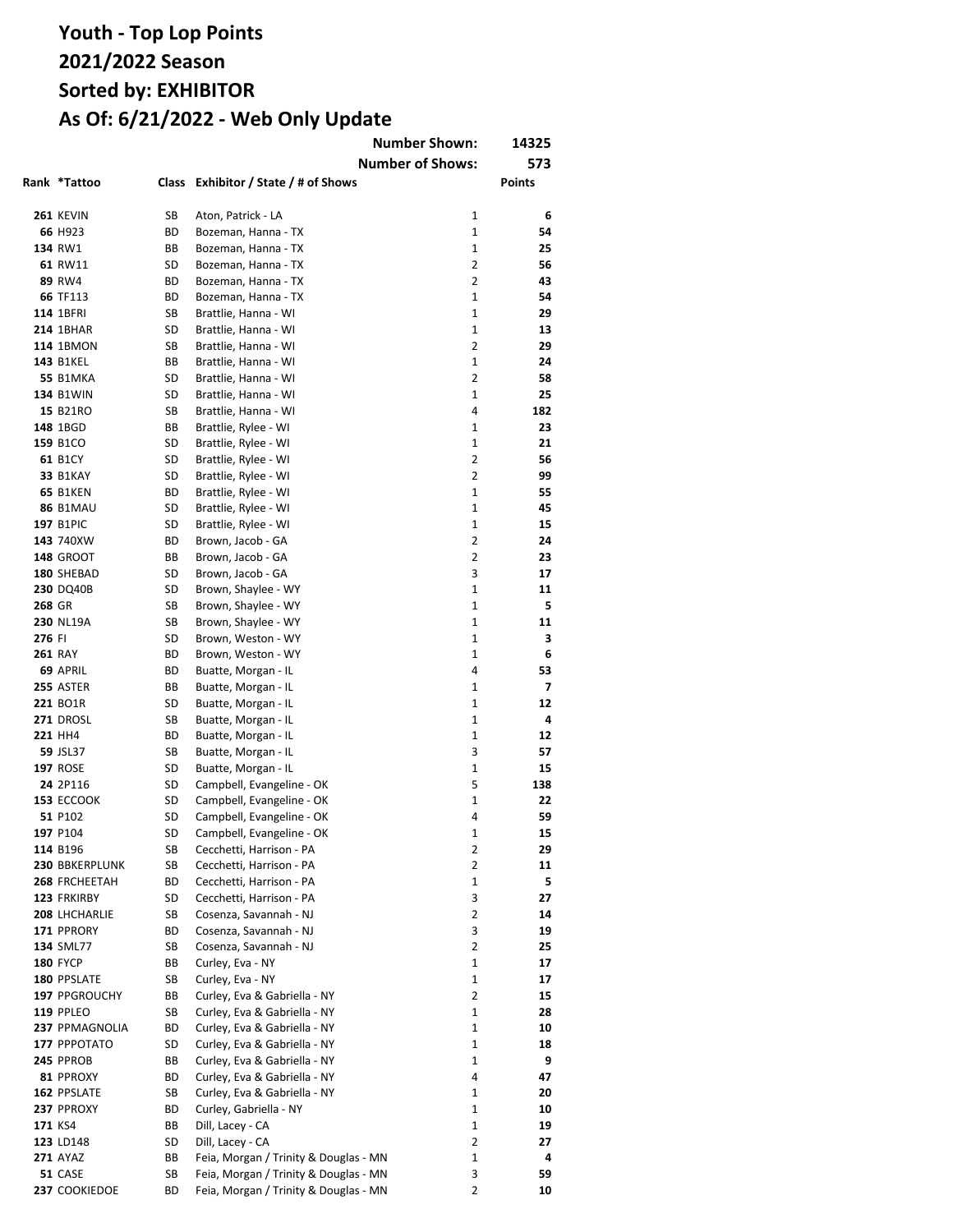|                   | Rank *Tattoo                          |          | Class Exhibitor / State / # of Shows                         | <b>Number Shown:</b><br><b>Number of Shows:</b> | 14325<br>573<br>Points |
|-------------------|---------------------------------------|----------|--------------------------------------------------------------|-------------------------------------------------|------------------------|
|                   |                                       |          |                                                              |                                                 |                        |
|                   | <b>148 FFHERMIONE</b><br>16 FFTOOTSIE | ВD       | Feia, Morgan / Trinity & Douglas - MN                        | 1<br>6                                          | 23<br>178              |
|                   | 276 4LM145                            | ВD<br>SB | Feia, Morgan / Trinity & Douglas - MN<br>Finch, Abigail - TX | 1                                               | 3                      |
|                   | 276 BBCHOCOLAT                        | BВ       | Finch, Abigail - TX                                          | 1                                               | 3                      |
|                   | 237 BBPIEFACE                         | ВD       | Finch, Abigail - TX                                          | $\mathbf{1}$                                    | 10                     |
|                   | 281 BBRAINY                           | ВD       | Finch, Abigail - TX                                          | $\mathbf{1}$                                    | 2                      |
|                   | 148 K4FROSTED                         | SD       | Floyd, Kali - TX                                             | 1                                               | 23                     |
|                   | 81 K4KEELER                           | SB       | Floyd, Keely - TX                                            | 2                                               | 47                     |
|                   | 261 21HT19                            | ВD       | Frain, Andrew - NE                                           | 1                                               | 6                      |
|                   | 171 2649JS                            | SD       | Frost, Parker - CO                                           | 4                                               | 19                     |
|                   | <b>255 COR</b>                        | SD       | Frost, Parker - CO                                           | 1                                               | $\overline{ }$         |
|                   | <b>281 GML4</b>                       | SD       | Frost, Parker - CO                                           | 1                                               | 2                      |
|                   | <b>188 GML5</b>                       | ВD       | Frost, Parker - CO                                           | 4                                               | 16                     |
|                   | 108 JS2569                            | BВ       | Frost, Parker - CO                                           | 10                                              | 32                     |
|                   | 103 KC80                              | SD       | Gravdahl, Nolan & Landon - MN                                | 1                                               | 34                     |
|                   | 126 BBSTUART                          | BВ       | Henderson, Katy - IN                                         | $\mathbf{1}$                                    | 26                     |
| 77 E <sub>2</sub> |                                       | SB       | Herring, Lacey - IA                                          | 3                                               | 49                     |
|                   | 88 ELLIE                              | SD       | Herring, Lacey - IA                                          | $\mathbf{1}$                                    | 44                     |
|                   | 51 GORDON                             | SB       | Herring, Lacey - IA                                          | 3                                               | 59                     |
|                   | 40 LARRY                              | SD       | Herring, Lacey - IA                                          | 2                                               | 74                     |
|                   | 3 PEGGY                               | ВD       | Herring, Lacey - IA                                          | 9                                               | 337                    |
|                   | 197 PK02                              | ВD       | Herring, Lacey - IA                                          | $\mathbf{1}$                                    | 15                     |
|                   | <b>36 PK05</b>                        | BВ       | Herring, Lacey - IA                                          | 3                                               | 92                     |
|                   | 197 6MH                               | SD       | Hessou, Marissa - MI                                         | $\mathbf{1}$                                    | 15                     |
|                   | <b>50 BATMANMH</b>                    | BВ       | Hessou, Marissa - MI                                         | 3                                               | 60                     |
|                   | 18 BETTYMH                            | ВD       | Hessou, Marissa - MI                                         | $\mathbf{1}$                                    | 153                    |
|                   | 126 DANIMH                            | SD       | Hessou, Marissa - MI                                         | 2                                               | 26                     |
|                   | <b>78 EMMETMH</b>                     | SB       | Hessou, Marissa - MI                                         | 2                                               | 48                     |
|                   | <b>45 LICKETYSPLITMH</b>              | BВ       | Hessou, Marissa - MI                                         | $\overline{2}$                                  | 68                     |
|                   | 111 HR116                             | SD       | Hood, Kassie - LA                                            | 1                                               | 30                     |
|                   | 180 H167                              | SB       | Hooper, Sydney - OH                                          | 1                                               | 17                     |
|                   | 92 H187                               | BВ       | Hooper, Sydney - OH                                          | 1                                               | 41                     |
|                   | 180 H <sub>203</sub>                  | SB       | Hooper, Sydney - OH                                          | 1                                               | 17                     |
|                   | 108 JS2646<br>245 JS4626              | ВB<br>BВ | Howard, Neva - OK                                            | 2<br>1                                          | 32<br>9                |
|                   | 14 BBKALONA                           | SD       | Howard, Neva - OK<br>Hubbard, Claire - TX                    | 2                                               | 187                    |
|                   | 8 BBRENO                              | ВB       | Hubbard, Claire - TX                                         | 3                                               | 210                    |
|                   | 153 BBSHEERAN                         | ВB       | Hubbard, Claire - TX                                         | 1                                               | 22                     |
|                   | <b>84 CBCOTTONT</b>                   | ВD       | Hubbard, Claire - TX                                         | 1                                               | 46                     |
|                   | 126 CBFELIX                           | ВB       | Hubbard, Claire - TX                                         | 1                                               | 26                     |
|                   | <b>32 CBJR</b>                        | SB       | Hubbard, Claire - TX                                         | 2                                               | 100                    |
|                   | <b>143 CBMM</b>                       | ВD       | Hubbard, Claire - TX                                         | 1                                               | 24                     |
|                   | 47 CBWEST                             | SB       | Hubbard, Claire - TX                                         | 1                                               | 62                     |
|                   | 84 20A7                               | SD       | Hunter, Abby - MN                                            | $\mathbf{1}$                                    | 46                     |
|                   | <b>78</b> 21A1                        | ВB       | Hunter, Abby - MN                                            | $\mathbf{1}$                                    | 48                     |
|                   | 177 21A2                              | BВ       | Hunter, Abby - MN                                            | 1                                               | 18                     |
|                   | 34 2C162                              | SB       | Hunter, Abby - MN                                            | 3                                               | 97                     |
|                   | 208 2CSB20                            | ВB       | Hunter, Abby - MN                                            | 1                                               | 14                     |
|                   | 12 R001                               | ВB       | Hunter, Abby - MN                                            | 5                                               | 194                    |
|                   | 11 RILEY                              | SD       | Hunter, Abby - MN                                            | 5                                               | 195                    |
|                   | 221 J474                              | ВD       | James, Gibson - MI                                           | 1                                               | 12                     |
|                   | 20 AB01                               | SD       | Jones, Russell - TX                                          | $\overline{2}$                                  | 148                    |
|                   | 159 BBSALEM                           | BВ       | Jones, Russell - TX                                          | 1                                               | 21                     |
|                   | 126 BBSATURN                          | SB       | Jones, Russell - TX                                          | $\overline{2}$                                  | 26                     |
|                   | 162 BBSKIPJACK                        | SB       | Jones, Russell - TX                                          | 1                                               | 20                     |
|                   | 197 SE22                              | SD       | Jones, Russell - TX                                          | 1                                               | 15                     |
|                   | 28 SM11                               | SB       | Jones, Russell - TX                                          | 3                                               | 120                    |
|                   | 44 SM13                               | ВD       | Jones, Russell - TX                                          | 2                                               | 69                     |
|                   | 103 SSM34                             | SD       | Jones, Russell - TX                                          | 1                                               | 34                     |
|                   | 119 SSP04                             | ВD       | Jones, Russell - TX                                          | $\overline{2}$                                  | 28                     |
|                   | 271 K506                              | SD       | Kareha, Levi - OH                                            | 1                                               | 4                      |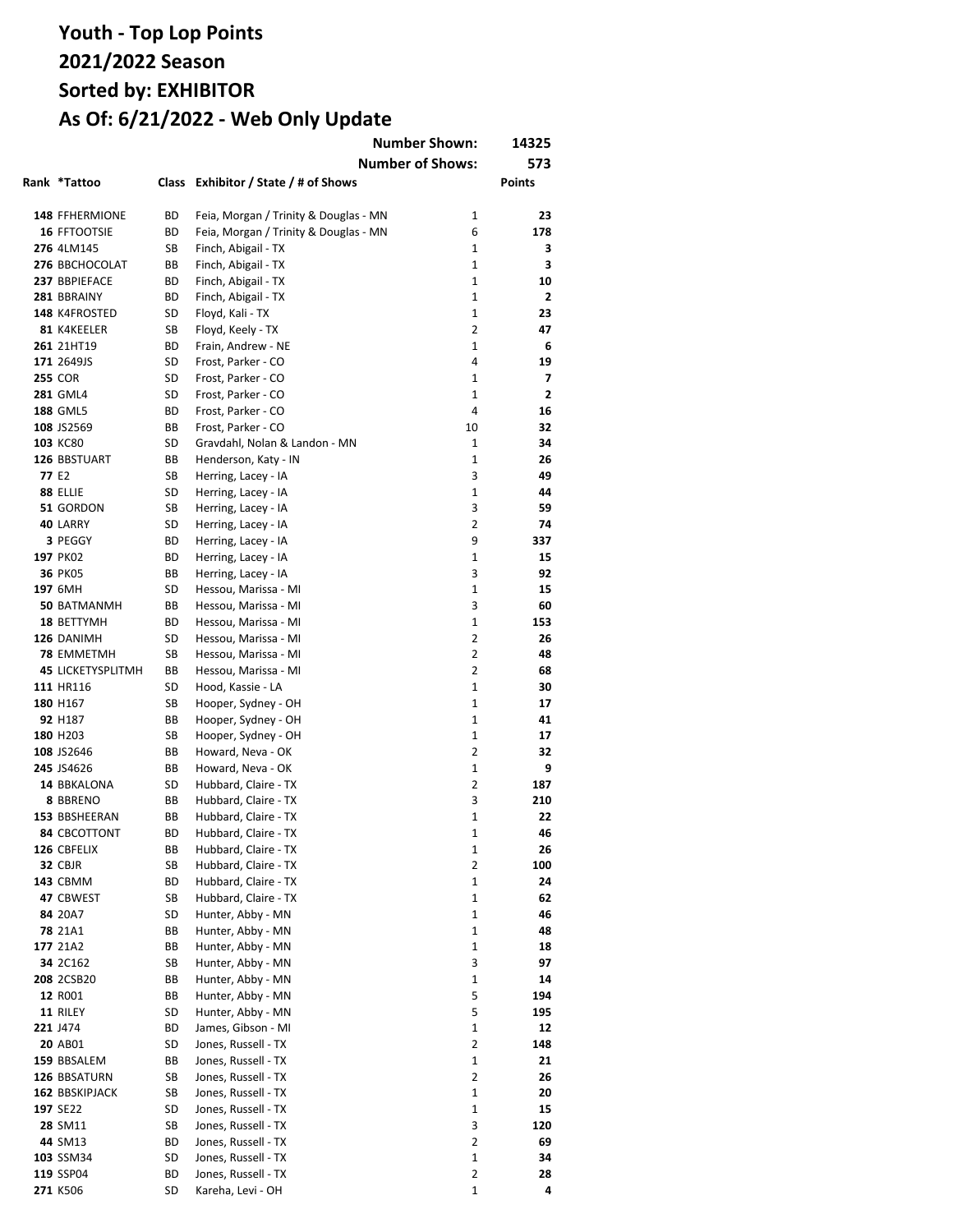|         |                                 |          |                                              | <b>Number Shown:</b>    | 14325    |
|---------|---------------------------------|----------|----------------------------------------------|-------------------------|----------|
|         |                                 |          |                                              | <b>Number of Shows:</b> | 573      |
|         | Rank *Tattoo                    | Class    | Exhibitor / State / # of Shows               |                         | Points   |
|         |                                 |          |                                              |                         |          |
|         | 281 K539                        | SB       | Kareha, Levi - OH                            | 2                       | 2        |
|         | 271 K543                        | ВD       | Kareha, Levi - OH                            | $\mathbf{1}$            | 4        |
|         | 22 JS2432                       | SB       | King, Lauren - TX                            | $\overline{2}$          | 142      |
|         | 188 MBJ84                       | SB       | King, Lauren - TX                            | $\mathbf{1}$            | 16       |
|         | 4 MBJ9B1                        | SD       | King, Lauren - TX                            | 4                       | 240      |
|         | <b>55 MBJ9B4</b>                | SB       | King, Lauren - TX                            | 1                       | 58       |
|         | 35 MBJCB2                       | ВB       | King, Lauren - TX                            | 2                       | 96       |
|         | 81 MBJCM1                       | SB       | King, Lauren - TX                            | 1                       | 47       |
|         | 23 MBJIB5                       | SD       | King, Lauren - TX                            | 3                       | 139      |
|         | 261 PS27                        | SB       | Kline, Abigail - IN                          | $\mathbf{1}$            | 6        |
|         | 214 PS32                        | SD       | Kline, Abigail - IN                          | 1                       | 13       |
|         | 180 PS55                        | SB       | Kline, Abigail - IN                          | 2<br>1                  | 17       |
|         | 197 PS59                        | ВD       | Kline, Brianna - IN                          | 1                       | 15<br>50 |
|         | <b>75 CK421BO</b>               | ВD       | Knutsen, Cooper - CA                         | 1                       | 14       |
|         | <b>208 CK421D</b><br>111 CK421S | ВB<br>ВB | Knutsen, Cooper - CA                         | 1                       | 30       |
|         | 92 CKWICKET                     | SD       | Knutsen, Cooper - CA                         | 3                       | 41       |
|         | <b>47 LVT4</b>                  | SB       | Knutsen, Cooper - CA<br>Knutsen, Cooper - CA | 2                       | 62       |
|         | 237 COBRA                       | ВD       | Larson, Ethan - CA                           | 1                       | 10       |
|         | <b>245 RR NOV</b>               | SD       | Larson, Ethan - CA                           | $\mathbf{1}$            | 9        |
|         | 153 TB MANKEY                   | ВB       | Larson, Ethan - CA                           | $\mathbf{1}$            | 22       |
|         | 148 TB RICKIE                   | BВ       | Larson, Ethan - CA                           | $\mathbf{1}$            | 23       |
|         | 188 WM CHINOOK                  | ВD       | Larson, Ethan - CA                           | 1                       | 16       |
|         | 9 WM GENERAL                    | ВB       | Larson, Ethan - CA                           | 9                       | 199      |
|         | 99 WM GUNNY                     | SD       | Larson, Ethan - CA                           | 2                       | 38       |
|         | <b>276 WM TEX</b>               | ВB       | Larson, Ethan - CA                           | $\mathbf{1}$            | з        |
|         | <b>214 WMBH</b>                 | SD       | Larson, Ethan - CA                           | 1                       | 13       |
|         | 7 LRBO                          | BВ       | Lehman, Skylure - MN                         | 3                       | 211      |
|         | 38 KC19                         | SB       | Lewis, Jack - MN                             | $\overline{2}$          | 79       |
| 188 BL3 |                                 | SB       | Malcolm, Carter - IN                         | $\mathbf{1}$            | 16       |
|         | 86 CCWWL2                       | SD       | Malcolm, Carter - IN                         | $\overline{2}$          | 45       |
|         | 252 MAGGIE                      | BD       | Malcolm, Carter - IN                         | $\mathbf{1}$            | 8        |
|         | <b>171 AREA51</b>               | ВB       | Malcolm, Chase - IN                          | $\mathbf{1}$            | 19       |
|         | <b>111 CCRNN3</b>               | SB       | Malcolm, Chase - IN                          | 2                       | 30       |
|         | 188 CCSUNFLOWER                 | SD       | Malcolm, Chase - IN                          | 1                       | 16       |
|         | 221 HA185                       | SB       | Malcolm, Chase - IN                          | 1                       | 12       |
|         | 27 SWEETTEA                     | SD       | Malcolm, Chase - IN                          | 3                       | 122      |
|         | <b>208 TCO33</b>                | BВ       | Malcolm, Chase - IN                          | 1                       | 14       |
|         | <b>221 CHEX</b>                 | SB       | McDonough, Madelynne - GA                    | 1                       | 12       |
|         | 261 BBKILLERQU                  | ВD       | Moore, Lilly - OH                            | 1                       | 6        |
|         | 102 BBWRIGLEY                   | ВB       | Moore, Lilly - OH                            | 4                       | 35       |
|         | 255 MATILDA                     | ВD       | Neely, Dylan - OK                            | 1                       | 7        |
|         | 5 SAPPH                         | BВ       | Neely, Dylan - OK                            | 10                      | 225      |
|         | 69 TOAD                         | SB       | Neely, Dylan - OK                            | 3                       | 53       |
|         | 188 VERRUCA                     | ВD       | Neely, Dylan - OK                            | 1                       | 16       |
|         | 162 650                         | SD       | Neighbours, Sky - WI                         | 2                       | 20       |
|         | <b>268 ANNA</b>                 | SD       | Neighbours, Sky - WI                         | 1                       | 5        |
|         | <b>41 ESM</b>                   | SD       | Neighbours, Sky - WI                         | 6                       | 71       |
|         | 30 FYBAE                        | BВ       | Neighbours, Sky - WI                         | 6                       | 114      |
|         | 96 MDCAS                        | BВ       | Neighbours, Sky - WI                         | 1                       | 40       |
|         | <b>143 MDVIN</b>                | BВ       | Neighbours, Sky - WI                         | 1<br>$\overline{2}$     | 24       |
|         | <b>188 VK5</b>                  | SB<br>SB | Neighbours, Sky - WI                         | 1                       | 16       |
|         | <b>108 AKKV1</b>                |          | Nelson, Easton - MI                          | 1                       | 32       |
|         | 100 BBVULKO<br>252 CMROGUE      | SB<br>BВ | Nelson, Easton - MI<br>Nelson, Easton - MI   | 1                       | 36<br>8  |
|         | 255 DFT3                        | ВD       | Nelson, Easton - MI                          | $\mathbf{1}$            | 7        |
|         | <b>72 GASE4</b>                 | SD       | Nelson, Easton - MI                          | 4                       | 52       |
|         | 221 OCD4                        | BВ       | Nelson, Easton - MI                          | 1                       | 12       |
|         | <b>55 VCW7</b>                  | BВ       | Nelson, Easton - MI                          | 2                       | 58       |
|         | 208 VD2                         | SB       | Nelson, Easton - MI                          | 1                       | 14       |
|         | 90 VE1                          | ВD       | Nelson, Easton - MI                          | $\overline{2}$          | 42       |
|         |                                 |          |                                              |                         |          |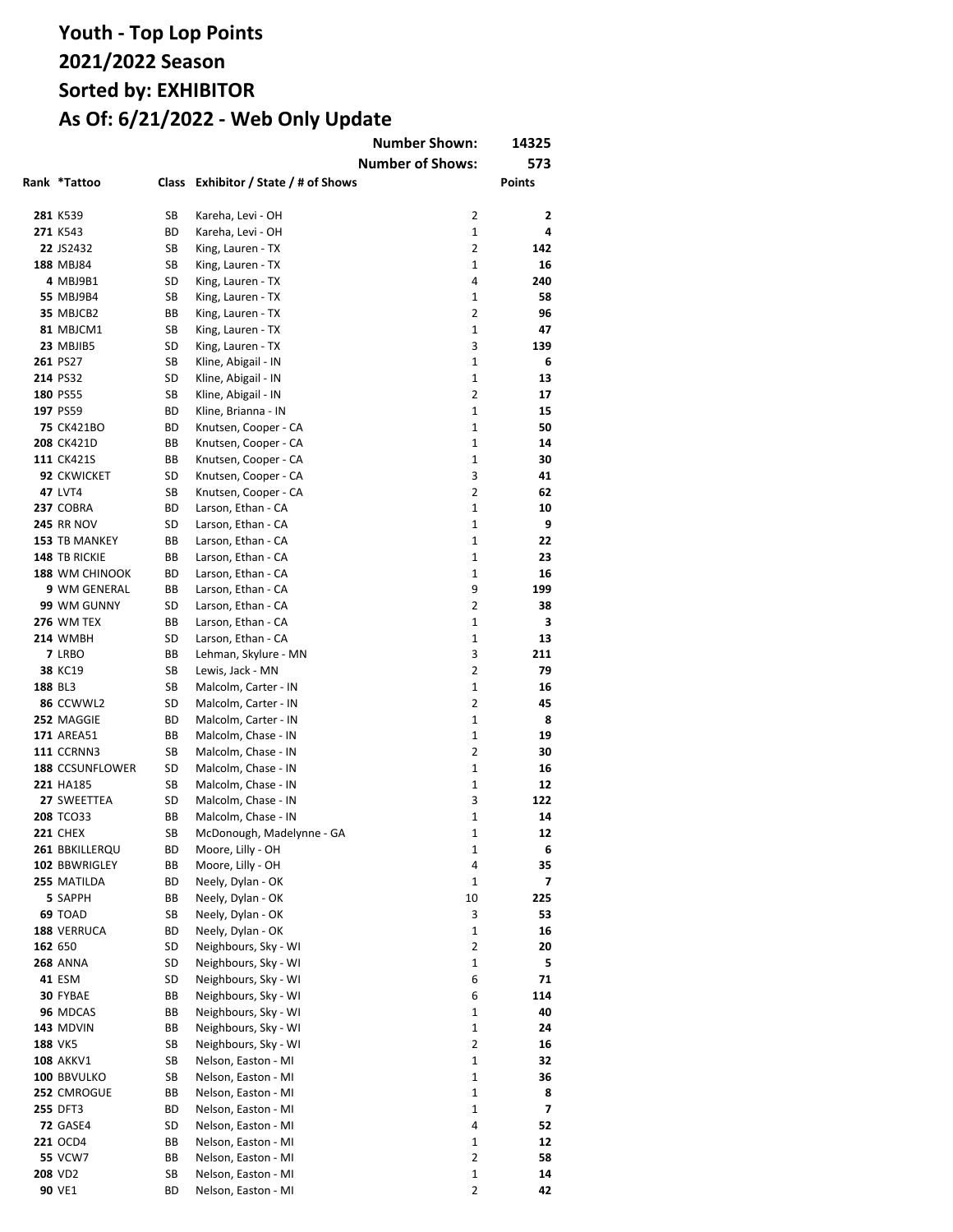|         |                              |           |                                                  | <b>Number Shown:</b><br><b>Number of Shows:</b> | 14325<br>573             |
|---------|------------------------------|-----------|--------------------------------------------------|-------------------------------------------------|--------------------------|
|         | Rank *Tattoo                 |           | Class Exhibitor / State / # of Shows             |                                                 | Points                   |
|         | 143 VE5                      | SB        | Nelson, Easton - MI                              | 1                                               | 24                       |
|         | 188 VS2                      | SD        | Nelson, Easton - MI                              | $\mathbf{1}$                                    | 16                       |
|         | 221 DFT3                     | ВD        | Nelson, Kendyl - MI                              | 3                                               | 12                       |
|         | <b>55 VCW7</b>               | ВB        | Nelson, Kendyl - MI                              | $\overline{2}$                                  | 58                       |
|         | 245 PB272                    | SD        | Padgett, Graydan - IN                            | $\mathbf{1}$                                    | 9                        |
|         | 255 PB274                    | ВB        | Padgett, Graydan - IN                            | $\mathbf{1}$                                    | $\overline{\phantom{a}}$ |
|         | 214 PB325                    | ВB        | Padgett, Graydan - IN                            | $\mathbf{1}$                                    | 13                       |
|         | 177 PR325                    | ВB        | Padgett, Graydan - IN                            | $\mathbf{1}$                                    | 18                       |
|         | 261 PR330                    | SB        | Padgett, Graydan - IN                            | $\mathbf{1}$                                    | 6                        |
|         | 39 LV1001                    | SD        | Paulsey, Reisa - CA                              | $\overline{2}$                                  | 77                       |
|         | 43 LVVULTURE                 | SB        | Paulsey, Reisa - CA                              | $\overline{2}$                                  | 70                       |
|         | 153 RRAUG                    | ВD        | Paulsey, Reisa - CA                              | $\mathbf{1}$                                    | 22                       |
|         | 134 RRBEN                    | SB        | Paulsey, Reisa - CA                              | $\mathbf{1}$                                    | 25                       |
|         | 59 RRDUMBO                   | ВB        | Paulsey, Reisa - CA                              | $\mathbf{1}$                                    | 57                       |
|         | <b>75 RRGEORGE</b>           | ВB        | Paulsey, Reisa - CA                              | $\mathbf{1}$                                    | 50                       |
|         | 61 RRNEO                     | ВB        | Paulsey, Reisa - CA                              | $\mathbf{1}$                                    | 56                       |
|         | <b>119 RRNIGHTMARE</b>       | SD        | Paulsey, Reisa - CA                              | $\mathbf{1}$                                    | 28                       |
|         | 20 RRNOV                     | SD        | Paulsey, Reisa - CA                              | 4                                               | 148                      |
|         | 73 2P113                     | SB        | Peterson, Savannah - OK                          | $\mathbf{1}$                                    | 51                       |
|         | 51 2P122                     | SD        | Peterson, Savannah - OK                          | $\overline{2}$                                  | 59                       |
|         | <b>134 2PMC2</b>             | ВD        | Peterson, Savannah - OK                          | $\mathbf{1}$                                    | 25                       |
| 162 A1  |                              | SB        | Plaetz, Henry - MN                               | 1                                               | 20                       |
|         | 162 CP413                    | ВB        | Plesic, Chloe - PA                               | 1                                               | 20                       |
|         | 24 CP507                     | ВD        | Plesic, Chloe - PA                               | 5                                               | 138                      |
|         | 180 CP576                    | SB        | Plesic, Chloe - PA                               | $\mathbf{1}$                                    | 17                       |
|         | 171 CP619                    | ВB        | Plesic, Chloe - PA                               | $\mathbf{1}$                                    | 19                       |
|         | 197 CP707                    | SB        | Plesic, Chloe - PA                               | $\overline{2}$                                  | 15                       |
|         | 162 BBZIRA                   | SD        | Rioux, Makayla - PA                              | $\mathbf{1}$                                    | 20                       |
|         | 9 BBDREAMBIG                 | ВB        | Rivers, Katie - NY                               | $\overline{2}$                                  | 199                      |
|         | 188 LH21                     | SB        | Rivers, Katie - NY                               | 1                                               | 16                       |
| 281 LL1 |                              | <b>BD</b> | Servin, Layla - MD                               | $\mathbf{1}$                                    | $\overline{2}$           |
|         | <b>66 BREE</b>               | SD        | Shrader, Leana - IN                              | $\overline{2}$                                  | 54                       |
|         | 237 BROWNIE                  | ВB        | Shrader, Leana - IN                              | $\mathbf{1}$                                    | 10                       |
| 221 A1  |                              | ВB        | Siktberg, Nathaniel - IN                         | $\mathbf{1}$                                    | 12                       |
|         | 237 JS2568                   | ВB        | Slattery, Colton - OH                            | $\mathbf{1}$                                    | 10                       |
|         | 230 AG3                      | SB        | Stefanic, Adalynn - KY                           | $\overline{2}$                                  | 11                       |
|         | 214 HL3                      | SD        | Stefanic, Adalynn - KY                           | $\mathbf{1}$                                    | 13                       |
|         | <b>96 COL3</b>               | ВD        | Stefanic, Brookelynn - KY                        | 3                                               | 40                       |
|         | 261 COLFAR                   | ВD        | Stefanic, Brookelynn - KY                        | 1                                               | 6                        |
|         | 123 HL1                      | SB        | Stefanic, Brookelynn - KY                        | 5                                               | 27                       |
|         | 255 HL2                      | SD        | Stefanic, Brookelynn - KY                        | 1                                               | 7                        |
|         | 208 HL3                      | SD        | Stefanic, Brookelynn - KY                        | 2                                               | 14                       |
|         | 162 2475JS                   | SD        | Swartz, Chayleigh - IN                           | 1                                               | 20                       |
|         | 134 2552JS                   | SD        | Swartz, Chayleigh - IN                           | $\mathbf{1}$                                    | 25                       |
|         | 230 JACKJS                   | SD        | Swartz, Chayleigh - IN                           | $\mathbf 1$                                     | 11                       |
|         | 13 JS2530                    | ВB        | Swartz, Chayleigh - IN                           | 14                                              | 192                      |
|         | 17 JSMACHO                   | SB        | Swartz, Chayleigh - IN                           | 7                                               | 163                      |
|         | 61 TC033                     | ВB        | Swartz, Chayleigh - IN                           | $\overline{2}$                                  | 56                       |
|         | 100 TC035                    | SB        | Swartz, Chayleigh - IN                           | 1                                               | 36                       |
|         | 26 TC039                     | SB        | Swartz, Chayleigh - IN                           | 4                                               | 126                      |
|         | 2 TC130                      | SD        | Swartz, Chayleigh - IN                           | 17                                              | 350                      |
|         | 6 TC140                      | BD        | Swartz, Chayleigh - IN                           | 11<br>3                                         | 212                      |
|         | 46 TC141                     | ВB        | Swartz, Chayleigh - IN                           |                                                 | 66                       |
|         | 134 TC148                    | SD        | Swartz, Chayleigh - IN                           | 1<br>2                                          | 25                       |
|         | 92 TC162                     | ВD        | Swartz, Chayleigh - IN                           | 2                                               | 41                       |
|         | <b>78 TC163</b><br>119 TC164 | SB        | Swartz, Chayleigh - IN<br>Swartz, Chayleigh - IN | 1                                               | 48                       |
|         | 180 TC166                    | ВD<br>ВD  |                                                  | 1                                               | 28<br>17                 |
|         | 114 TC172                    | SD        | Swartz, Chayleigh - IN<br>Swartz, Chayleigh - IN | $\mathbf 1$                                     | 29                       |
|         | 197 TC173                    | SB        | Swartz, Chayleigh - IN                           | $\mathbf 1$                                     | 15                       |
|         | 214 TC177                    | SB        | Swartz, Chayleigh - IN                           | $\mathbf 1$                                     | 13                       |
|         |                              |           |                                                  |                                                 |                          |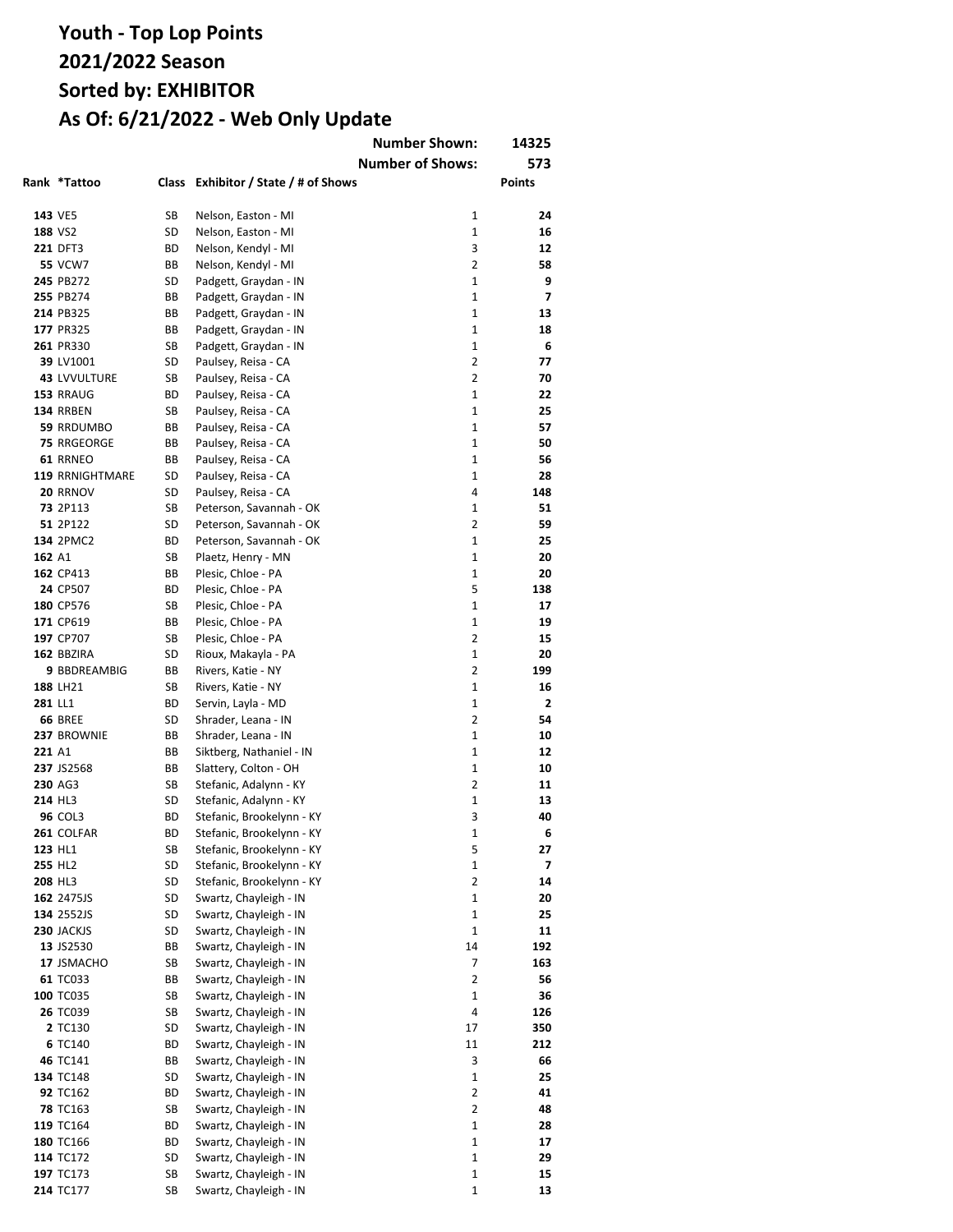|               |                   |              |                                | <b>Number Shown:</b>    | 14325         |
|---------------|-------------------|--------------|--------------------------------|-------------------------|---------------|
|               |                   |              |                                | <b>Number of Shows:</b> | 573           |
|               | Rank *Tattoo      | <b>Class</b> | Exhibitor / State / # of Shows |                         | <b>Points</b> |
|               |                   |              |                                |                         |               |
|               | 134 1503          | BB           | Tate, Lily - GA                | $\mathbf{1}$            | 25            |
|               | 92 1602           | SD           | Tate, Lily - GA                | 4                       | 41            |
| 134 30        |                   | ВD           | Tate, Lily - GA                | $\mathbf{1}$            | 25            |
| 162 GT        |                   | SD           | Tate, Lily - GA                | $\overline{2}$          | 20            |
|               | 276 SB06          | ВB           | Tate, Lily - GA                | $\mathbf{1}$            | 3             |
|               | 41 TF06           | ВB           | Tate, Lily - GA                | 5                       | 71            |
|               | 126 L3LR1         | ВB           | Terrones, Carmella - WA        | $\overline{2}$          | 26            |
|               | 221 L3BSHS1       | ВD           | Terrones, Francesca - WA       | $\mathbf{1}$            | 12            |
|               | <b>126 L3DHS1</b> | SD           | Terrones, Francesca - WA       | $\overline{2}$          | 26            |
|               | 214 L3DS2         | bd           | Terrones, Francesca - WA       | $\mathbf{1}$            | 13            |
|               | 153 L3MT1         | <b>SB</b>    | Terrones, Francesca - WA       | $\mathbf{1}$            | 22            |
|               | 29 LEFOU          | SB           | Valentine, Isabelle - MI       | 3                       | 119           |
|               | <b>98 BEN</b>     | BB           | Veach, Hailey - IA             | $\overline{2}$          | 39            |
|               | 171 BOA           | ВD           | Veach, Hailey - IA             | $\overline{2}$          | 19            |
|               | 230 HV101         | SB           | Veach, Hailey - IA             | $\mathbf{1}$            | 11            |
|               | 252 HV102         | SD           | Veach, Hailey - IA             | $\mathbf{1}$            | 8             |
|               | 90 HV77           | SB           | Veach, Hailey - IA             | 3                       | 42            |
|               | 153 HV98          | BD           | Veach, Hailey - IA             | $\mathbf{1}$            | 22            |
|               | 126 KWGALACTIC    | SD           | Walls, Katja - IL              | $\mathbf{1}$            | 26            |
|               | 237 PR353         | SB           | Walls, Katja - IL              | $\mathbf{1}$            | 10            |
| <b>281 TC</b> |                   | SD           | Walls, Katja - IL              | $\mathbf{1}$            | 2             |
|               | <b>245 TV2KY</b>  | BD           | Walls, Katja - IL              | $\mathbf{1}$            | 9             |
|               | 103 DHCHICLET     | BВ           | Whitney, Shelby - TX           | $\mathbf{1}$            | 34            |
|               | 31 MILLY          | SD           | Whitney, Shelby - TX           | 4                       | 108           |
|               | 107 SAMSON        | BВ           | Whitney, Shelby - TX           | $\mathbf{1}$            | 33            |
|               | 1 SRW07           | BB           | Whitney, Shelby - TX           | $\overline{7}$          | 358           |
|               | 126 SRW32         | ВD           | Whitney, Shelby - TX           | $\mathbf{1}$            | 26            |
|               | <b>37 SRW33</b>   | BD           | Whitney, Shelby - TX           | $\overline{2}$          | 81            |
|               | 19 SRW34          | ВD           | Whitney, Shelby - TX           | 3                       | 150           |
|               | 159 SRW38         | SD           | Whitney, Shelby - TX           | $\mathbf{1}$            | 21            |
|               | 73 SRWSW1         | BВ           | Whitney, Shelby - TX           | $\mathbf{1}$            | 51            |
|               | <b>245 SRWSW1</b> | BB           | Whitney, Shelby - TX           | $\mathbf{1}$            | 9             |
|               | 69 SRWSW3         | SB           | Whitney, Shelby - TX           | 2                       | 53            |
|               | <b>114 SRWSW6</b> | BD           | Whitney, Shelby - TX           | $\mathbf{1}$            | 29            |
|               | 47 SSP14          | ВD           | Whitney, Shelby - TX           | $\mathbf{1}$            | 62            |
|               | <b>230 TRICK</b>  | SB           | Whitney, Shelby - TX           | $\mathbf{1}$            | 11            |
| 245 1J        |                   | SB           | Williams, Gracie - IL          | $\mathbf{1}$            | 9             |
|               | 162 DW            | SD           | Williams, Gracie - IL          | 3                       | 20            |
|               | 271 FEPMADOG      | SB           | Zanger, Will - NE              | $\overline{2}$          | 4             |
|               | 197 WEASLEY       | SB           | Zanger, Will - NE              | $\mathbf{1}$            | 15            |
|               | 103 Z03           | SD           | Zanger, Will - NE              | 3                       | 34            |
|               |                   |              |                                |                         |               |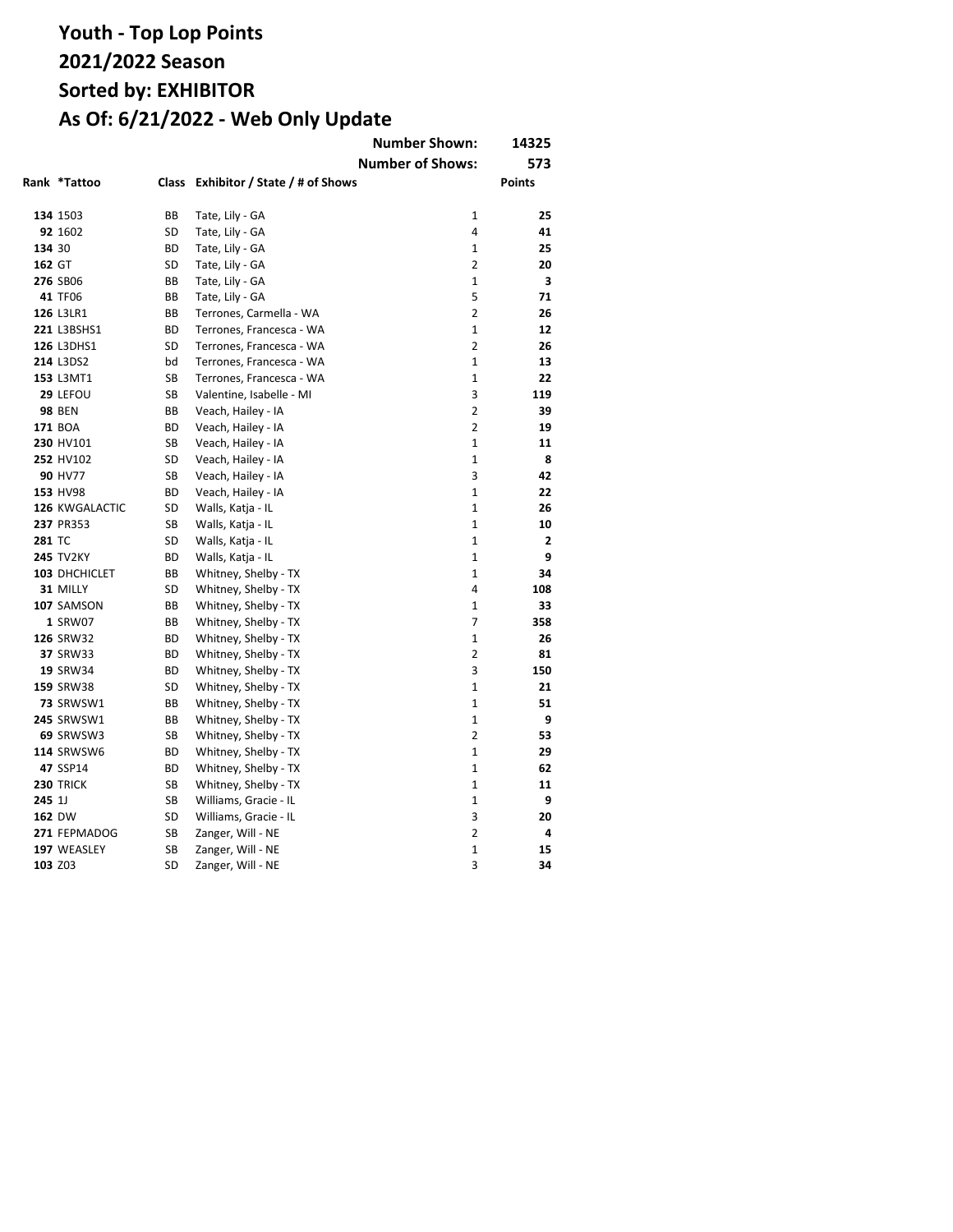| <b>Number Shown:</b><br>14325           |                         |        |  |
|-----------------------------------------|-------------------------|--------|--|
|                                         | <b>Number of Shows:</b> | 573    |  |
| Rank Exhibitor / State / # of Shows     |                         | Points |  |
|                                         |                         |        |  |
| 60 Aton, Patrick - LA                   | 1                       | 1      |  |
| 29 Bozeman, Hanna - TX                  | 6                       | 12     |  |
| 24 Brattlie, Hanna - WI                 | 9                       | 17     |  |
| 13 Brattlie, Rylee - WI                 | 9                       | 24     |  |
| 25 Brown, Jacob - GA                    | 5                       | 14     |  |
| 27 Brown, Shaylee - WY                  | 2                       | 13     |  |
| 55 Brown, Weston - WY                   | 2                       | з      |  |
| 20 Buatte, Morgan - IL                  | 9                       | 18     |  |
| 20 Campbell, Evangeline - OK            | 11                      | 18     |  |
|                                         | 4                       |        |  |
| 18 Cecchetti, Harrison - PA             |                         | 19     |  |
| 32 Cosenza, Savannah - NJ               | 6                       | 10     |  |
| 40 Curley, Eva - NY                     | 2                       | 6      |  |
| 16 Curley, Eva & Gabriella - NY         | 6                       | 21     |  |
| 60 Curley, Gabriella - NY               | 1                       | 1      |  |
| 46 Dill, Lacey - CA                     | 2                       | 5      |  |
| 6 Feia, Morgan / Trinity & Douglas - MN | 11                      | 31     |  |
| 46 Finch, Abigail - TX                  | 4                       | 5      |  |
| 60 Floyd, Kali - TX                     | 1                       | 1      |  |
| 55 Floyd, Keely - TX                    | 2                       | 3      |  |
| 60 Frain, Andrew - NE                   | 1                       | 1      |  |
| 4 Frost, Parker - CO                    | 10                      | 32     |  |
| 36 Gravdahl, Nolan & Landon - MN        | 1                       | 7      |  |
| 60 Henderson, Katy - IN                 | 1                       | 1      |  |
| 2 Herring, Lacey - IA                   | 17                      | 47     |  |
| 20 Hessou, Marissa - MI                 | 10                      | 18     |  |
| 60 Hood, Kassie - LA                    | 1                       | 1      |  |
| 40 Hooper, Sydney - OH                  | 3                       | 6      |  |
| 40 Howard, Neva - OK                    | 3                       | 6      |  |
| 15 Hubbard, Claire - TX                 | 11                      | 23     |  |
| 9 Hunter, Abby - MN                     | 16                      | 29     |  |
| 60 James, Gibson - MI                   | 1                       | 1      |  |
| 16 Jones, Russell - TX                  | 13                      | 21     |  |
| 31 Kareha, Levi - OH                    | 2                       | 11     |  |
| 11 King, Lauren - TX                    | 10                      | 26     |  |
| 46 Kline, Abigail - IN                  | 3                       | 5      |  |
| 58 Kline, Brianna - IN                  | 1                       | 2      |  |
| 27 Knutsen, Cooper - CA                 | 6                       | 13     |  |
| 11 Larson, Ethan - CA                   | 15                      | 26     |  |
| 32 Lehman, Skylure - MN                 | 3                       | 10     |  |
| 52 Lewis, Jack - MN                     | 2                       | 4      |  |
| 40 Malcolm, Carter - IN                 | 4                       | 6      |  |
| 29 Malcolm, Chase - IN                  | 9                       | 12     |  |
| 58 McDounough, Madelynne - GA           | 1                       | 2      |  |
| 34 Moore, Lilly - OH                    | 4                       | 8      |  |
| 6 Neely, Dylan - OK                     | 13                      | 31     |  |
| 9 Neighbours, Sky - WI                  | 14                      | 29     |  |
| 13 Nelson, Easton - MI                  | 15                      | 24     |  |
| 52 Nelson, Kendyl - MI                  | 3                       | 4      |  |
| 36 Padgett, Graydan - IN                | 5                       | 7      |  |
| 8 Paulsey, Reisa - CA                   | 11                      | 30     |  |
| 40 Peterson, Savannah - OK              | 3                       | 6      |  |
| 60 Plaetz, Henry - MN                   | 1                       | 1      |  |
| 18 Plesic, Chloe - PA                   | 6                       | 19     |  |
| 60 Rioux, Makayla - PA                  | 1                       | 1      |  |
| 46 Rivers, Katie - NY                   | 3                       | 5      |  |
| 60 Servin, Layla - MD                   | 1                       | 1      |  |
| 46 Shrader, Leana - IN                  | 2                       | 5      |  |
| 60 Siktberg, Nathaniel - IN             | 1                       | 1      |  |
| 60 Slattery, Colton - OH                | 1                       | 1      |  |
| 52 Stefanic, Adalynn - KY               | 2                       | 4      |  |
| 20 Stefanic, Brookelynn - KY            | 8                       | 18     |  |
|                                         |                         |        |  |